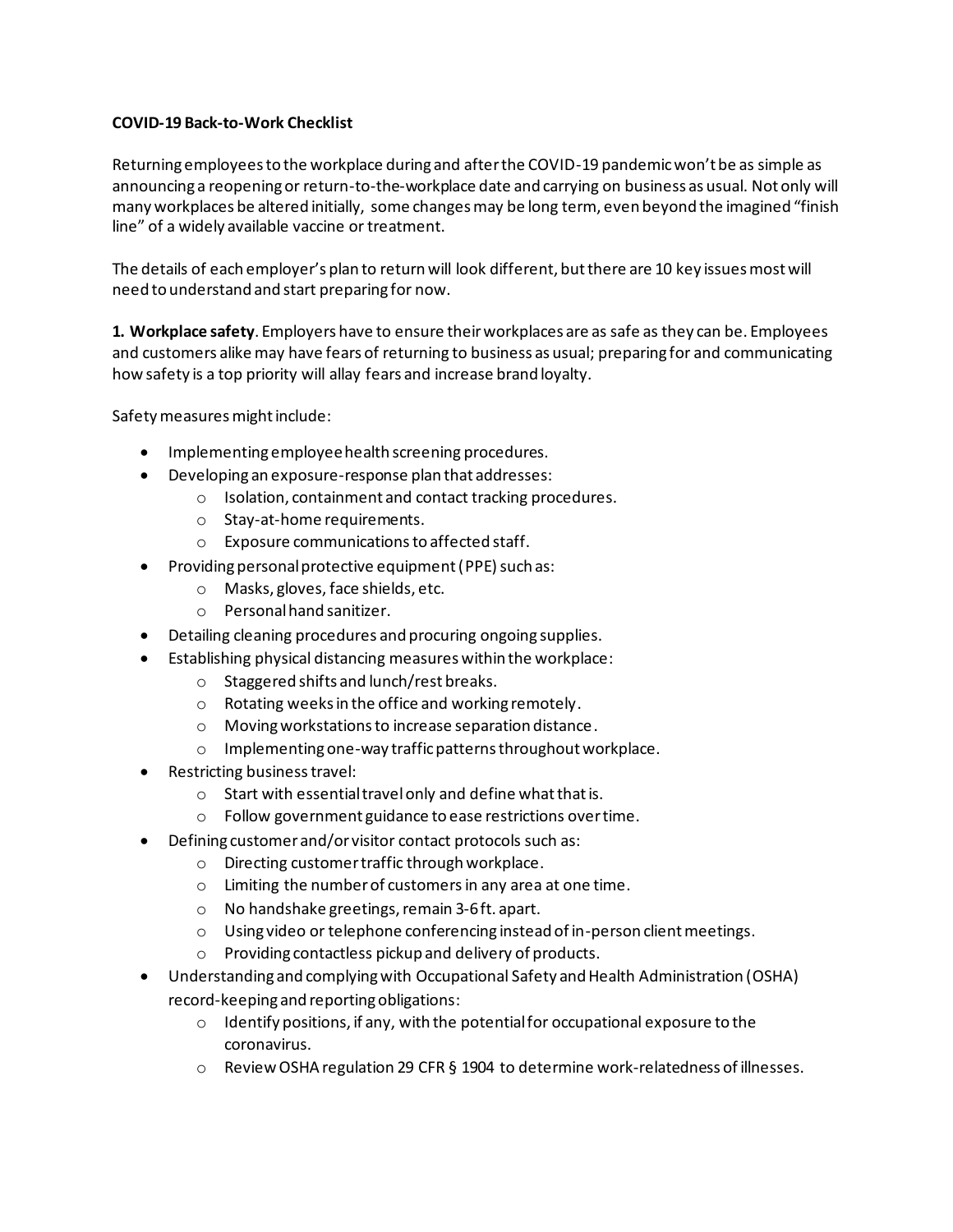**2. Recall procedures.** Plan for how and when employees will return to work or to the worksite to create an organized and controlled approach. All employees returning on the same day at the same time could be overwhelming and possibly unsafe.

Things to consider include:

- Phasing-in employees returning to work:
	- o Use seniority or other nondiscriminatory factors for selection.
	- $\circ$  Consider adopting a work share program or SUB plan if bringing employees back on a reduced schedule.
	- o Determine schedule changesto provide the greatest protection to workers.
- Creating a plan for employees in high-risk categories for infection to return to work:
	- o Consider allowing them to work from home or remain on leave until they feel comfortable to return.
	- $\circ$  Determine increased measures to protect them when working onsite, including isolated workstations, additional PPE as requested, fewer days in the office, etc.
- Notifying the state unemployment agency of employees recalled to work. This is a state requirement and will help save on unemployment taxes for those who choose not to return to work.
- Determining how to handle employees who are unable or unwilling to return to work.
	- o Employees who are fearful of returning to work.
	- $\circ$  Employees who have family obligations that interfere with the ability to return to work.
	- o Employees who remain under quarantine due to exposure to COVID-19.

**3. Employee benefits.** Whether employees remained on the employer's benefits plans or not, certain notices or actions may be required to stay compliant. Communicating these changes to employees should be done as soon as possible.

Review such issues as:

- Group health insurance
	- o Eligibility—redetermine waiting-period issues due to leave or reinstatement; review any revised eligibility requirements during the layoff or furlough and determine if those changes will be revoked and when.
	- $\circ$  Ensure coverage changes, such as adding telehealth benefits, and services now not subject to deductibles have been incorporated into the plan.
	- $\circ$  If employee premiums were paid during leave, determine how or if the employer will recover those costs from employees.
- Flexible spending accounts
	- o Review Dependent Care Assistance Programelection changes with employees to ensure their new or revised elections are correct.
	- $\circ$  Over-the-counter medical products are now allowed under flexible medical accounts on a permanent basis and should be included in plan documents and communications.
	- o Address new flexible spending account elections and allowable changes with employees.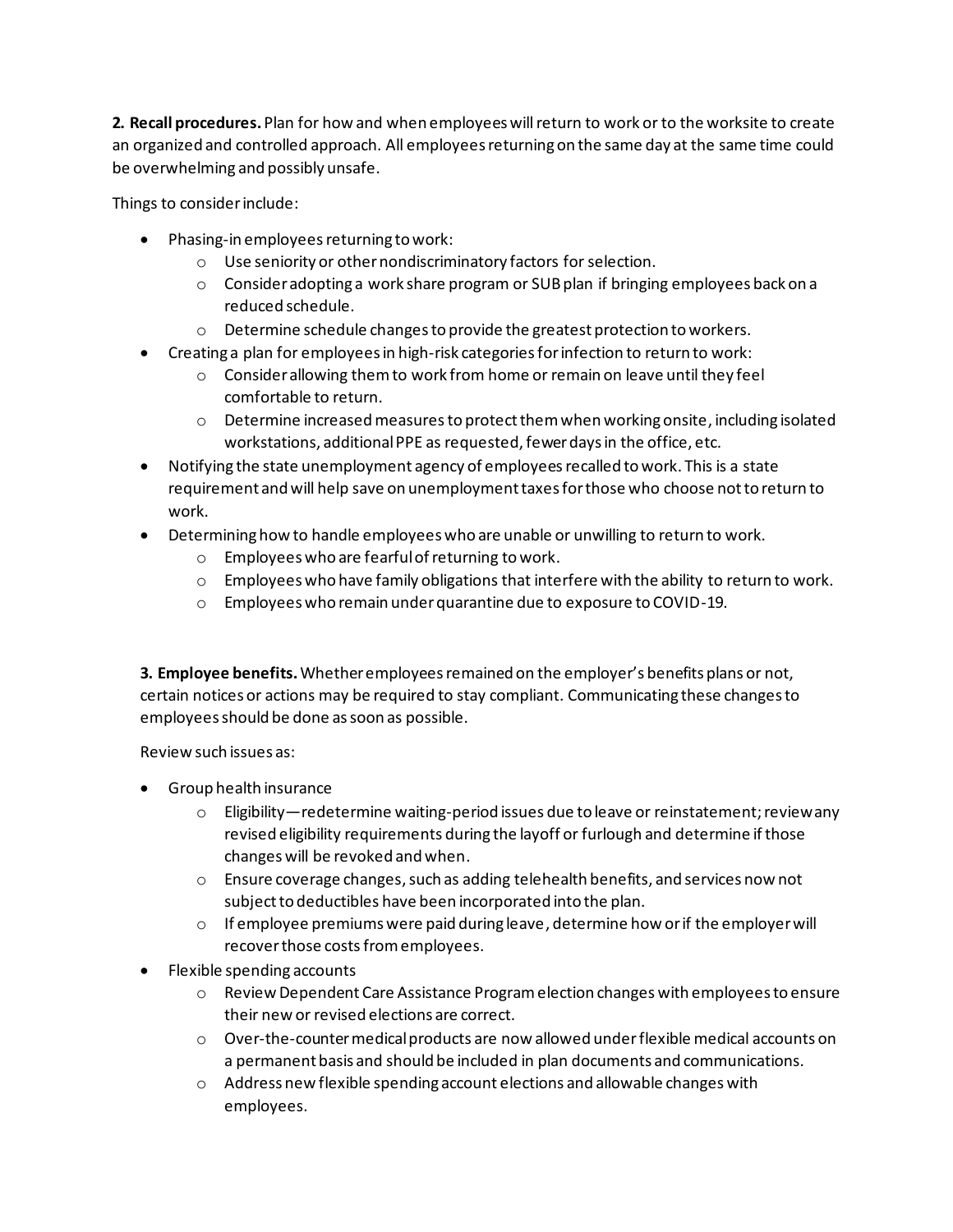- 401(k) or other pension plans
	- o Review eligibility issues due to layoff or furlough.
	- $\circ$  Consider any break in service issues or counting years of service concerns.
	- $\circ$  Review any in-service loans employees may have or will want to take, including eligibility and pay back procedures.
- Paid leave
	- $\circ$  Review required leave under the Families First Coronavirus Response Act (FFCRA), ensure employees understand the eligibility requirements and provide them with a policy. Create a way to track time used and collect supporting documentation for tax credit purposes.
	- o Determine if there will be company PTO policy changes, including increasing or decreasing paid leave benefits, or additional restrictions in using paid leave.
	- $\circ$  Understand the coordination of leave benefits and communicate these to employees as needed.

**4. Compensation.** Many employers may have made compensation changes during the crisis thus far, and others may need to make them in order to reopen. How the disruption has affected compensation policies going forward will also need reviewing and communicating to affected staff.

Things to address include:

- How the employer will handle any missed annual pay increases and if those will be applied retroactively.
- Will any pay cuts be made or revoked? Understand how to reduce salaries for exempt employeesif necessary.
- Determine if employee status changes—exempt to nonexempt or full-to part-time status—are needed to reopen or if those already made will continue.
- How will bonuses be affected, including eligibility foror continuation of, etc.
- Will hazard pay be offered or revoked?
- It may be a good time to consider a pay equity audit as workers return, as pay may have been reduced or frozen and may have impacted women differently.

**5. Remote work.** Telecommuting may have proven to work well during the pandemic for some employers and employees. Using it not only as a short-termemergency tool to survive the next year but also as a permanent work/life balance and cost-saving measure should be considered.

Actions to consider include:

- Continuing to allow remote work where possible to keep employees safe.
- Staggeringweeks in office and at home among team members, or part-time remote work on alternate weekdays.
- Responding to employee requests to continue to work from home, including long-term arrangements.
- Updating technology to support virtual workers.
- Consider the long-term cost savings or impact of offering permanent remote work.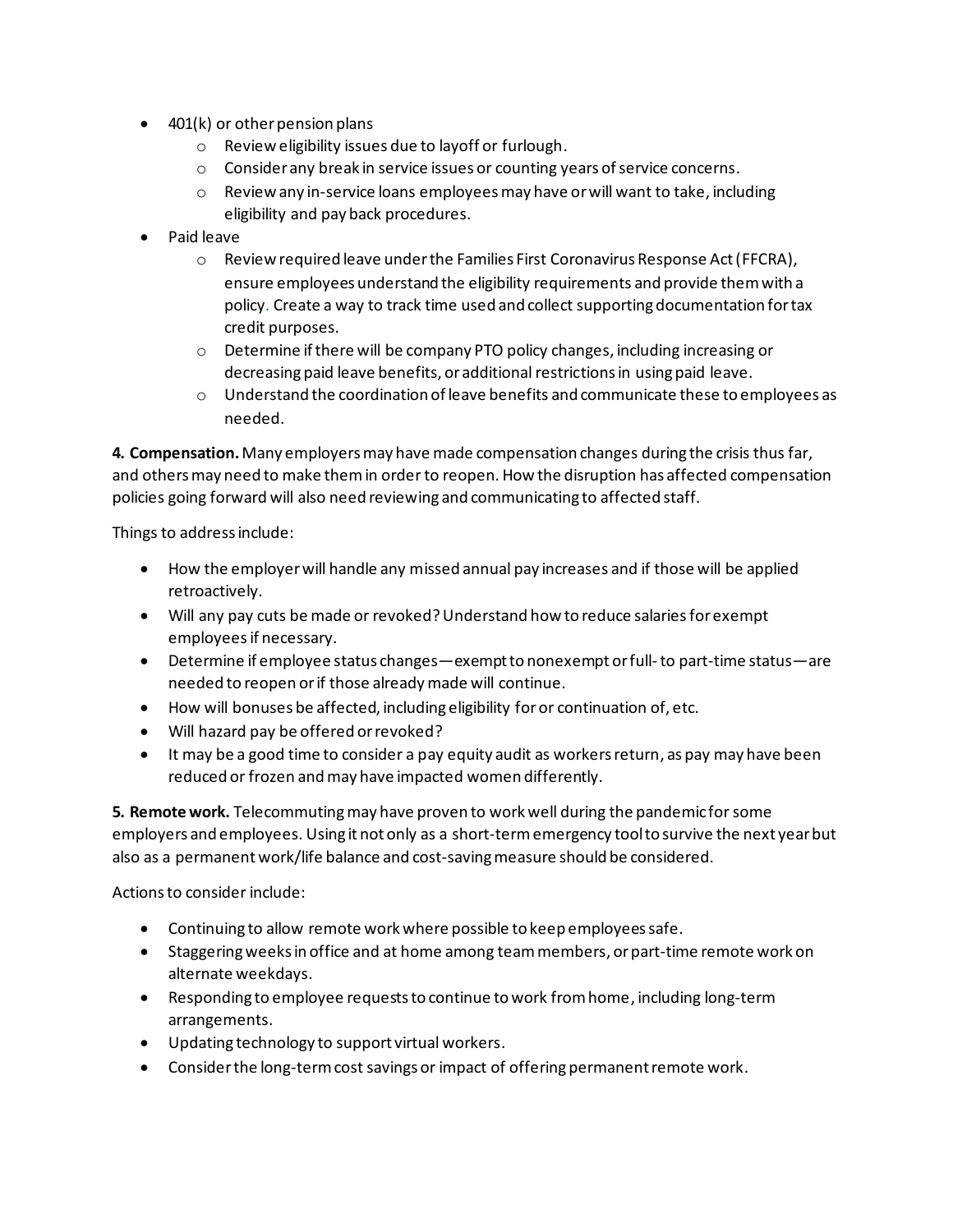**6. Communications.** Establishing a clear communication plan will allow employees and customers to understand how the organization plans to reopen or reestablish business processes.

Topics to cover may include:

- How staying home if sick and physical distancing policies are being used to protect workers and customers.
- Detail what training on new workplace safety and disinfection protocols have been implemented.
- Have exposure-response communications ready to go to any affected employees and customers.
- Have media communications ready to release on topics such as return-to-work timetables, safety protections in place, and how else the company is supporting workers and customers. Prepare to respond to the media for workplace exposures.

**7. New-hire paperwork.** Employees returning to work who remained on the payroll would generally not need to complete new paperwork. However, for those separated from employment, such as laid-off workers, it may be best to follow normal hiring procedures.

- Determine employment application and benefits enrollment requirementsfor rehired workers.
- Decide whether full or adjusted orientation procedures will be utilized.
- Submit new-hire reports for new and rehired workers.
- Notify state unemployment agencies ofrecalled workers, whether rehired or not.
- Address I-9issues
	- o If completed remotely, complete in person upon return to the workplace.
	- o Update any expired work authorization documents or make note of which need updating as soon as new documents are received by the employee.
	- o Determine if you will have employees complete Section 3 of their original I-9 or complete a new I-9 form.

**8. Policy changes.** It is no longer business as usual, and employers will likely need to update or create policies to reflect the new normal. Some examples include:

- Paid-leave policies adjusted to reflect regulatory requirements and actual business needs.
- Attendance policies relaxed to encourage sick employees to stay home.
- Time-off request procedures clarified to indicate when time off can be required by the employer, should sick employees need to be sent home.
- Flexible scheduling options implemented allowing for compressed workweeks and flexible start and stop times.
- Meal and rest break policies adjusted to stagger times and processes implemented to encourage physical distancing.
- Travel policies updated to reflect essential versus nonessential travel and the impact of domestic or global travel restrictions.
- Telecommuting policies detailed to reflect the type of work that is able to be done remotely and the procedures for requesting telework.
- Information technology policies revised to reflect remote work hardware, software and support.